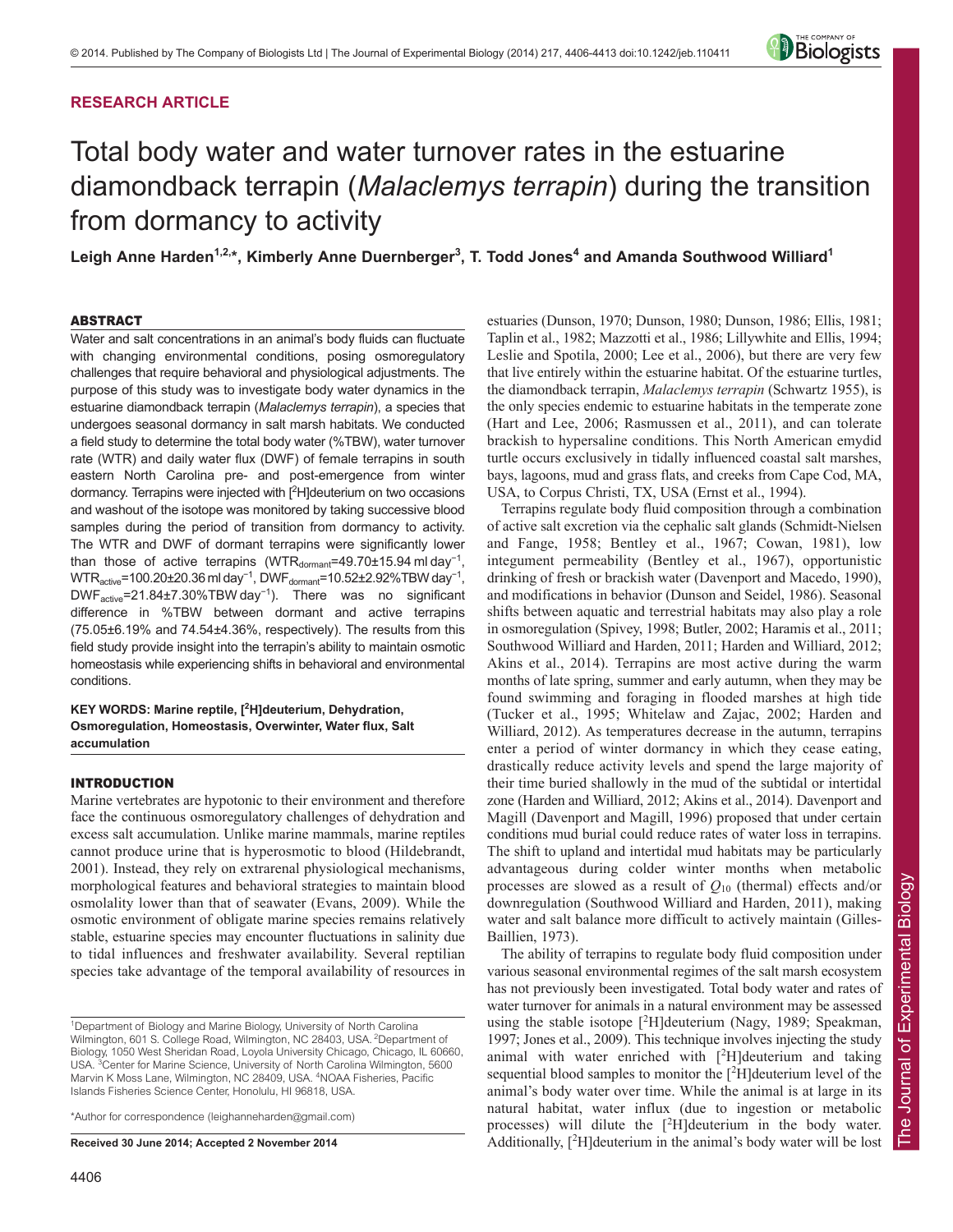|                  | List of symbols and abbreviations                         |
|------------------|-----------------------------------------------------------|
| $\%$ TBW         | total body water $(\% )$                                  |
| <b>DWF</b>       | daily water flux $(\%TBW \, \text{day}^{-1})$             |
| $E_{2.4.6h,mix}$ | equilibrium [ <sup>2</sup> H] deuterium enrichment levels |
| $E_{final}$      | final $[{}^{2}H]$ deuterium enrichment levels             |
| $E_{\text{wat}}$ | background [ <sup>2</sup> H] deuterium enrichment levels  |
| k <sub>d</sub>   | water turnover rate                                       |
| $N_{d}$          | isotope dilution space                                    |
| $T_c$            | carapace temperature                                      |
| <b>WTR</b>       | water turnover rate (ml $day^{-1}$ )                      |

to the environment via evaporation, excretion and salt gland secretion (Jones et al., 2009). Deuterium has been used with success to determine water flux for several species of terrestrial chelonians (Nagy and Medica, 1986; Peterson, 1996; Henen, 1997; Penick et al., 2002; Jodice et al., 2006) and marine turtles (Oritz et al., 2000; Wallace et al., 2005; Southwood et al., 2006; Clusella Trullas et al., 2006; Jones et al., 2009); however, there have been very few studies on freshwater and/or semi-aquatic chelonians (Booth, 2002; Roe et al., 2008).

We conducted a field study to determine the total body water (TBW), water turnover rate (WTR) and daily water flux (DWF) of female diamondback terrapins in south eastern North Carolina immediately prior to and following emergence from winter dormancy. Terrapins were injected with [<sup>2</sup>H]deuterium on two occasions and washout (exchange) of the isotope was monitored by taking successive blood samples during the period of transition from dormancy to activity. We hypothesized that WTR and DWF in terrapins would significantly increase upon emergence from dormancy as terrapins initiated basking and foraging behaviors, and, subsequently, TBW (%) would also increase during this seasonal shift in activity.

# RESULTS

We monitored terrapins within a semi-natural enclosure at Masonboro Island, NC, USA (Fig. 1) throughout the winter and observed all individuals buried below the mud surface between 8 December 2011 and 15 March 2012, suggesting that they were dormant for at least some portion of this time (Harden, 2013). Periodic movement of terrapins over the course of the winter was suggested by multiple burial sites for individual terrapins. All terrapins (*N*=10) were buried in the mud immediately prior to the first [<sup>2</sup> H]deuterium dosing on 15 March. By 29 March (second [<sup>2</sup>H]deuterium dosing event), three terrapins were observed basking on the mud surface or swimming in the shallow creek bed water, indicating an increase in activity for some animals. By 5 April, five of 10 terrapins were observed active on the surface, suggesting a progressive emergence from dormancy over the course of the sampling regime. Based on these findings and our own observations using radio telemetry within the enclosure, we designated interval 1 (15–29 March) as the time period when terrapins were less active and interval 2 (29 March to 5 April) as the time period when terrapins were more active. From this point forward, we refer to interval 1 as the 'dormant' time period and interval 2 as the 'active' time period (see Fig. 2), with the understanding that there may have been a gradual transition in activity level that spanned the two intervals. These observed habitat and activity shifts are supported by previous radio telemetry and temperature data logger research that documented infrequent movements in the winter and timing of spring emergence for free-ranging terrapins (Harden and Williard, 2012; Akins et al., 2014), and are further supported by seasonal shifts in terrapin blood biochemistry (Harden, 2013).



**Fig. 1. Map of Byron's Creek on the landward side of Masonboro Island North Carolina Estuarine Research Reserve (NCNERR) in south eastern North Carolina.** The reserve boundary is outlined with a thick, black line, and the starred area within the reserve marks the location of the enclosure.

Over the course of the study, we measured tidal creek salinity and rainfall in close proximity to the terrapin enclosure at 30 min intervals. During the transition from dormancy to activity (15 March to 5 April), mean  $(\pm s.e.)$  salinity (psu) was  $31.8\pm2.1$ ; however, between 28 and 29 March, salinity fluctuated between 25 and 35 (Fig. 3). Additionally, there was periodic rainfall during this same time period, notably 4.1 mm on 19 March and 3.6 mm on 31 March (Fig. 3). Carapace temperatures  $(T_c)$  recorded by temperature data loggers (iButtons) were available for four of the terrapins from this study. These terrapins experienced a combined mean  $T_c$  of 21.2 $\pm$ 0.2°C during the dormant period and a combined mean  $T_c$  of 21.3±0.2°C during the active period.

Detailed results from isotopic analyses, including  $[{}^{2}H]$ deuterium turnover (washout) rate  $(k_d)$ , dilution space  $(N_d)$ , %TBW, WTR and DWF for each terrapin, are summarized in supplementary material Table S1. WTR and DWF of dormant terrapins were significantly lower than those of active terrapins (Fig. 4A,B; *F*=26.33, *P*=0.0001; *F*=17.51, *P*=0.0009, respectively). More specifically, WTR increased from 49.70±15.94 to 100.20±20.36 ml day<sup>−</sup><sup>1</sup> during emergence from dormancy and DWF increased from 10.52±2.92 to 21.84±7.30%TBW day<sup>−</sup><sup>1</sup> . There was no significant difference in %TBW between dormant and active terrapins (Fig. 4C; *t*=0.13, *P*=0.9022). Moreover, %TBW for all terrapins fell within the normal range of 60−80%  $(\%TBW_{\text{dormant}}=75.05\pm6.19, \%TBW_{\text{active}}=74.54\pm4.36)$  that has been documented in other semi-aquatic turtles (Minnich, 1982; Crawford, 1994; Roe et al., 2008). Terrapin mass decreased significantly between 15 and 29 March 2012 (*Z*=–2.65, *P*=0.008).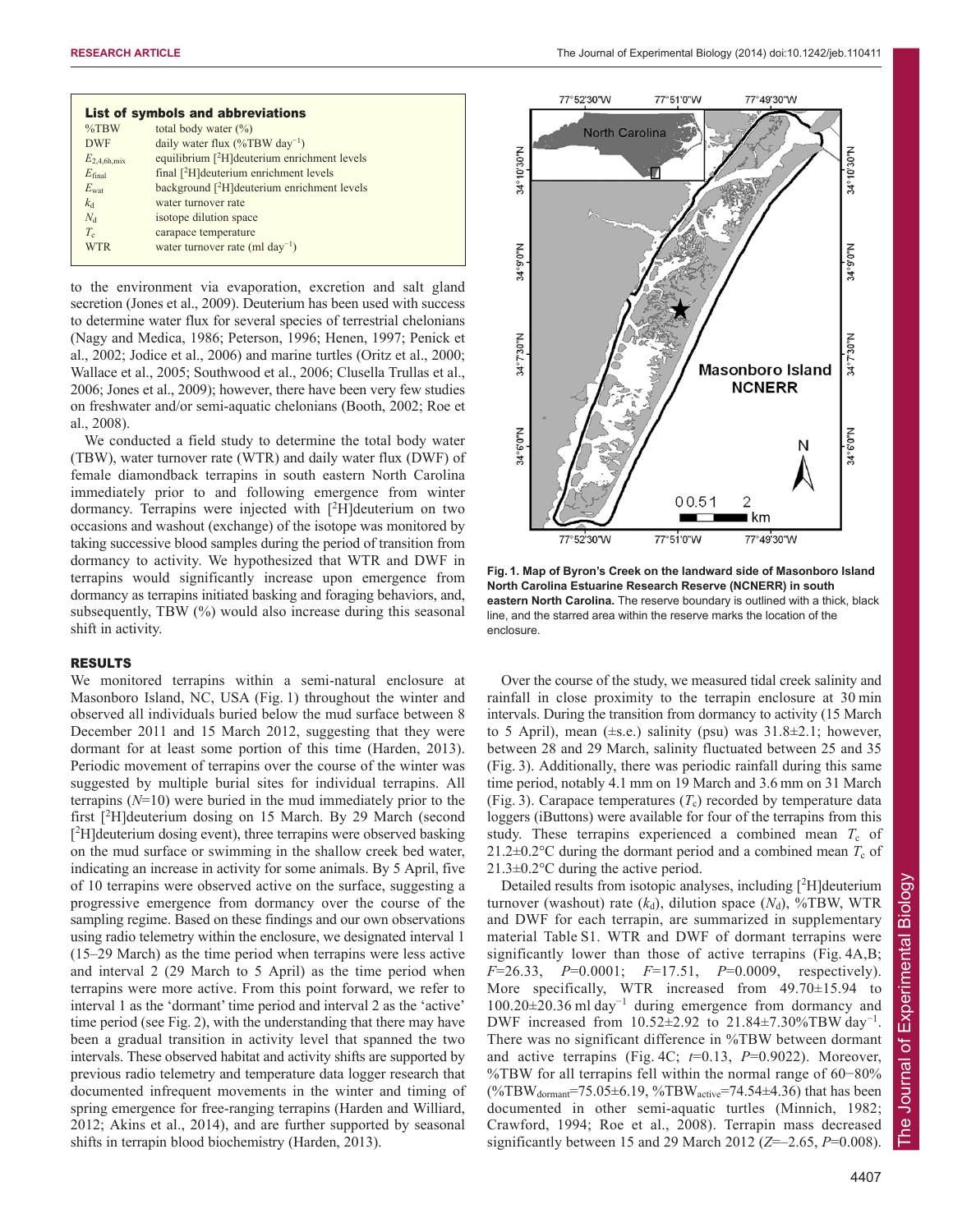

**Fig. 2. Deuterium enrichment values of 10 dormant (15−29 March) and active (29 March to 5 April) female terrapins.** Enrichment levels given at day 0 (15 March 2012) are background [<sup>2</sup>H]deuterium ( $E<sub>wat</sub>$ ) and equilibration (*E*mix). Enrichment levels given at day 14 (29 March 2012) are *E*final and *E*mix after [2 H]deuterium reboost. Enrichment levels at day 25 (5 April 2012) are Efinal. All terrapins were buried immediately prior to initial injection of [<sup>2</sup>H]deuterium on 15 March 2012 (i.e. 'dormant'), but terrapins began to emerge from dormancy during late March/early April 2012 (between 29 March and 5 April, i.e. 'active'). Turtle ID (3-letter code) is given in the key.

## **DISCUSSION**

Terrapins in this study exhibited seasonal differences in activity patterns and habitat use (Harden and Williard, 2012; Akins et al., 2014) that are similar to patterns observed for other semi-aquatic turtle species at temperate latitudes (Grayson and Dorcas, 2004; Litzgus et al., 2004; Tuma, 2006; Harden et al., 2009; Pittman and Dorcas, 2009; Rowe and Dalgarn, 2009). The shift from quiescent burial to surface activity underlies the significant increase in terrapin body water flux observed post-dormancy. Elevated activity levels, increased aquatic habitat use for breeding and foraging (Siegel, 1980; Harden and Williard, 2012), and increased exchange of water and salts with the environment may all lead to increases in WTR and DWF. Onset of foraging upon emergence from dormancy may have a particularly large impact on body water flux, as a result of salt ingestion via invertebrate prey items and incidental drinking. This hypothesis concurs with changes in terrapin plasma  $K^+$  and glucose concentrations documented pre- and post-emergence from dormancy (Harden, 2013). Concentrations of plasma  $K^+$  in April are noticeably higher than concentrations measured between October and March



**Fig. 3. Salinity (psu) and total precipitation (15 March to 5 April).** Salinity was measured by a National Oceanic and Atmospheric Administration, Office of Ocean and Coastal Resource Management, National Estuarine Research Reserve System-wide Monitoring Program station located in Masonboro Island's Research Creek, 2 km from our Byron's Creek terrapin enclosure.



**Fig. 4. Water relations of 'dormant' (15−29 March) and 'active' (29 March to 5 April) female terrapins.** Data were calculated using equations from chapter 17 of Speakman (Speakman, 1997) (see Appendix, Eqns A1–A5). (A) Water turnover rate (WTR, Eqn A4) of nine terrapins, calculated using [<sup>2</sup>H]deuterium turnover rates ( $k_d$ , Eqn A1) and the dilution space ( $N_d$ , Eqn A2). (B) Daily water flux (Eqn A5) of eight terrapins, calculated using Eqn A1 and total body water (%TBW) of terrapins. (C) %TBW (Eqn A3) of eight terrapins, calculated using Eqn A2 and mass of terrapins. In all three plots, the bold lines within each box represent the median of the data, the upper and lower edges of the boxes represent the 75% and 25% quartiles, respectively, the whiskers represent the minimum and maximum, and the open circles represent outliers (defined as Q3+1.5×IQR and Q1–1.5×IQR, where IQR is the interquartile range).

(Harden, 2013), suggesting an onset of feeding on isosmotic prey [e.g. *Uca pugilator* and *Littorina littorea* (Holmes and McBean, 1964; McCance and Shipp, 1933)] following a prolonged fast, as hypothesized by Gilles-Baillien (Gilles-Baillien, 1973). The increase in blood glucose upon emergence has been well documented among reptiles as an indicator of glycogenolysis and of increased intake of dietary carbohydrates, both of which are essential for fueling postdormancy activity (Emerson, 1967; Dessauer, 1970; Crawford, 1994; Moon et al., 1999; Pereira et al., 2013). There is little evidence to suggest that the increase in terrapin WTR and DWF postdormancy was due to a detoxifying response, as no significant increases in plasma osmolality or osmolytes have been documented in field studies of terrapins overwintering in salt marsh environments (see Harden, 2013).

The environmental or internal cues that lead to emergence from dormancy and increased body water flux have not been well investigated in terrapins. A decrease in tidal creek salinity between 28 and 29 March and corresponding notable precipitation events between 15 March and 5 April (Fig. 3) may have contributed to the increase in WTR and DWF observed in our study. Davenport and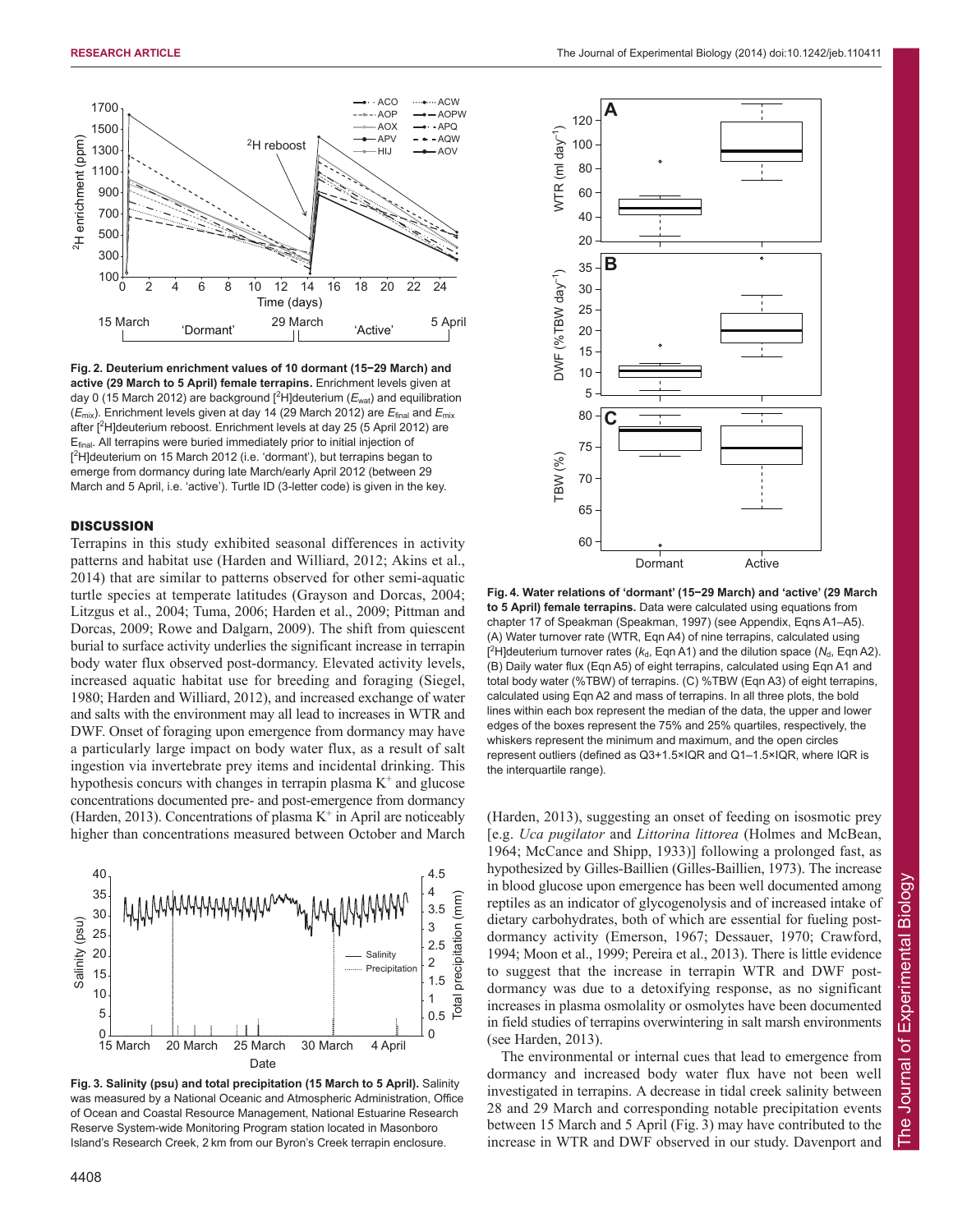Ward (Davenport and Ward, 1993) found that when nutrientdeprived terrapins were given access to freshwater, they consumed 7.2% of their body mass in prey in 48 h, suggesting freshwater triggers an increase in food ingestion. Terrapins have the ability to exploit rainfall by drinking thin films of freshwater from the surfaces of mud flats and water columns (Davenport and Macedo, 1990; Bels et al., 1995). They respond to surface vibrations of rainfall and have been observed drinking continuously from the surface substratum (as little as 1–6 mm thick) for up to 30 min, with the capability of fully rehydrating within 15 min (Davenport and Macedo, 1990). Terrapins exhibit acute salinity discrimination when it comes to drinking and can gain anywhere from 0% body mass (if offered 27−34 ppt salt water only) to 13.6% body mass (if offered 0−6.8 ppt salt water only) within a 30 min period. Furthermore, Davenport and Ward (Davenport and Ward, 1993) found that when nutrient-deprived terrapins at >20°C were given access to freshwater, they exhibited an increase in appetite and food ingestion that may also contribute to an increase in body water flux.

Despite increases in terrapin water flux between the dormant and active periods, there was no significant change in %TBW, suggesting terrapins maintain osmotic homeostasis during this seasonal shift in behavior. Other isotope-based water balance studies have documented osmotic homeostasis (i.e. stable %TBW) in free-ranging reptiles between wet–dry seasons, but most were tropical species experiencing stable ambient temperatures yearround [Table 1; *Chlamydosaurus kingie* (Christian and Green, 1994); *Crocodylus johnstoni* (Christian et al., 1996); *Chelonia mydas* (Southwood et al., 2006); *Chelodina longicollis* (Roe et al., 2008)]. There are just as many turtle species that experience a disruption in body water balance during periods of reduced activity due to drought or extreme temperatures. Peterson (Peterson, 1996) found that desert tortoises (*Gopherus agassizii*) tolerated temporary osmotic 'anhomeostasis' (e.g. reduced WTR, reduced %TBW and elevated solute concentrations; Table 1) during prolonged periods of seasonal drought until the first rainfall, when opportunistic drinking allowed them to recuperate lost body water. These physiological and behavioral drought responses in desert tortoises (Peterson, 1996) were also supported by Nagy and Medica (Nagy and Medica, 1986) and Henen (Henen, 1997). Furthermore, a study on overwintering painted turtles (*Chrysemys picta*) found that %TBW upon spring emergence was higher than that of pre-dormancy, and suggested it may have been due to osmotic and/or metabolic water (Crawford, 1994). These findings suggest many turtle species are able to tolerate seasonal osmotic anhomeostasis in order to reduce energy expenditure during periods of environmental stress.

To make comparisons with previously published laboratory studies investigating terrapin water and salt balance, we converted our WTRs to ml  $100 g^{-1} h^{-1}$  (or hourly water flux; see Table 1 for all values). We found that hourly water flux for adult female terrapins during and post-dormancy was higher than that reported by Robinson and Dunson (Robinson and Dunson, 1976) for small adult males. The observed difference may be due to the fact that terrapins in the laboratory study were unfed and were exposed to steady changes in salinity as part of the experimental protocol. Water flux of terrapin hatchlings and yearlings (Dunson, 1985) was greater than water flux rates observed in our study, as might be expected given the differences in surface area to volume ratios between immature and adult terrapins. Mean %TBW of terrapins in our study was similar to that of terrapin hatchlings (Dunson, 1985), but higher than that of small adult male terrapins as determined by desiccation and by radiotracers (Robinson and Dunson, 1976). These previous

**Table 1. A comparative table summarizing findings of previous turtle water balance studies using isotope techniques (DLW, 2H, 3H)** ē techniques using studies halanra oravio ិ៍ findin marizing ırative table

| Table 1. A comparative table summarizing findings of previous turtle water balance studies using isotope techniques (DLW, <sup>2</sup> H, <sup>3</sup> H) |                       |                    |                                                  |                                            |                                                                                                                                                         |                          |                                          |
|-----------------------------------------------------------------------------------------------------------------------------------------------------------|-----------------------|--------------------|--------------------------------------------------|--------------------------------------------|---------------------------------------------------------------------------------------------------------------------------------------------------------|--------------------------|------------------------------------------|
| Study                                                                                                                                                     | Species               | Mass (g)           | Wal%                                             | Method                                     | <b>WTR</b>                                                                                                                                              | WTR units                | DWF (%TBW day <sup>-1</sup> )            |
| This study                                                                                                                                                | Malaclemys terrapin   | $317 - 658$        | Dormant=75.05±6.19;<br>active=74.54±4.36         | $\pm$                                      | active=100.20±20.36<br>Dormant=49.70±15.94;                                                                                                             | ml da $y^{-1}$           | Dormant=10.52±2.92;<br>active=21.84±7.30 |
| Dunson, 1985                                                                                                                                              | Malaclemys terrapin   | $7.0 - 84$         | 77.0                                             | 보                                          | $1.0 + 0.1$                                                                                                                                             | ml 100 g h <sup>-1</sup> | ≨                                        |
| Robinson and Dunson, 1976                                                                                                                                 | Malaclemys terrapin   | 224-270            | 59.9±6.2 (desiccation);<br>64.5 (titrated water) | tritiated H <sub>2</sub> O<br>Desiccation, | $0.16 + 0.05$                                                                                                                                           | ml 100 g h <sup>-1</sup> | ≨                                        |
| Ortiz et al., 2000                                                                                                                                        | Lepidochelys kempii   | 10,000±1100        | $78.4 \pm 1.3$                                   |                                            | $123.0 + 6.8$                                                                                                                                           | ml kg day <sup>-1</sup>  | $\frac{6}{5}$                            |
| Southwood et al., 2006                                                                                                                                    | Chelonia mydas        | 800<br>$9800 - 23$ | Summer=73.7±0.9;                                 | <b>NTO</b>                                 | Summer=882±158;                                                                                                                                         | ml day $^{-1}$           | Summer=7.5±0.7;                          |
|                                                                                                                                                           |                       |                    | winter=75.1 $\pm$ 1.3                            |                                            | winter=747 $±128$                                                                                                                                       |                          | winter= $6.0\pm0.8$                      |
| Jones et al., 2009                                                                                                                                        | Chelonia mydas        | 22,420±3130        | Fed=66.67±3.37;                                  | DLW                                        | Fed=1.43±0.17;                                                                                                                                          | ml day <sup>-1</sup>     | Fed=9.57 $±1.33$ ;                       |
|                                                                                                                                                           |                       |                    | $fasted = 58.70 \pm 7.63$                        |                                            | $fasted = 0.78 ± 0.06$                                                                                                                                  |                          | $fasted = 6.14 ± 0.65$                   |
| Trullas et al., 2006                                                                                                                                      | Lepidochelys olivacea | $16.91 \pm 1.9$    | 68-85                                            | <b>NTQ</b>                                 | ≸                                                                                                                                                       | ≸                        | ⋚                                        |
| Wallace et al., 2005                                                                                                                                      | Dermochelys coriacea  | 268±44             | 73.9±5.7                                         | MTQ                                        | 28,696-62,465                                                                                                                                           | mlday <sup>-1</sup>      | $23.5 + 5.5$                             |
| Booth, 2002                                                                                                                                               | Emydura signata,      | 1822-3090          | $62 - 64$                                        | Tritiated H <sub>2</sub> O                 | 2706-4090                                                                                                                                               | ml day $\mathbf{r}^1$    | 160-430                                  |
|                                                                                                                                                           | Chelodina expansa     |                    |                                                  |                                            |                                                                                                                                                         |                          |                                          |
| Jodice et al., 2006                                                                                                                                       | Gohperus polyphemus   | 3400               | Female=73.9±1.2;                                 | <b>DLW</b>                                 | $11 - 30$                                                                                                                                               | ml kg day <sup>-1</sup>  | ≸                                        |
|                                                                                                                                                           |                       |                    | $male = 69.7 ± 0.2$                              |                                            |                                                                                                                                                         |                          |                                          |
| Roe et al., 2008                                                                                                                                          | Chelodina longicollis | 612                | 62.2-64.3 (DLW);<br>69.7-72.0 (3H)               | DLW, <sup>3</sup> H                        | $14 - 19$                                                                                                                                               | ml kg day <sup>-1</sup>  | ⋚                                        |
|                                                                                                                                                           |                       |                    |                                                  |                                            |                                                                                                                                                         |                          |                                          |
| Crawford, 1994                                                                                                                                            | Chrysemys picta       | ⋚                  | Autumn=64.6; spring=68.3                         | ≸                                          |                                                                                                                                                         | ≸                        | $\frac{1}{2}$                            |
| Penick et al., 2002                                                                                                                                       | Terrapene carolina    | 400                | $\frac{1}{2}$                                    | <b>NTO</b>                                 | Winter=8.8±5.0; spring=18.9±6.0;<br>summer/autumn=26.4±4.5                                                                                              | ml kg day <sup>-1</sup>  | ≨                                        |
| Peterson, 1996                                                                                                                                            | Gopherus agassizii    | 1500               | 52.6-72.9                                        | <b>NTO</b>                                 | <2 (during drought)                                                                                                                                     | ml kg day <sup>-1</sup>  | ≨                                        |
|                                                                                                                                                           |                       |                    |                                                  |                                            | %TBW represents percentage total body water content, WTR represents water turnover rate, and DWF represents daily water flux. DLW, doubly labeled water |                          |                                          |

4409

The Journal of Experimental Biology

The Journal of Experimental Biology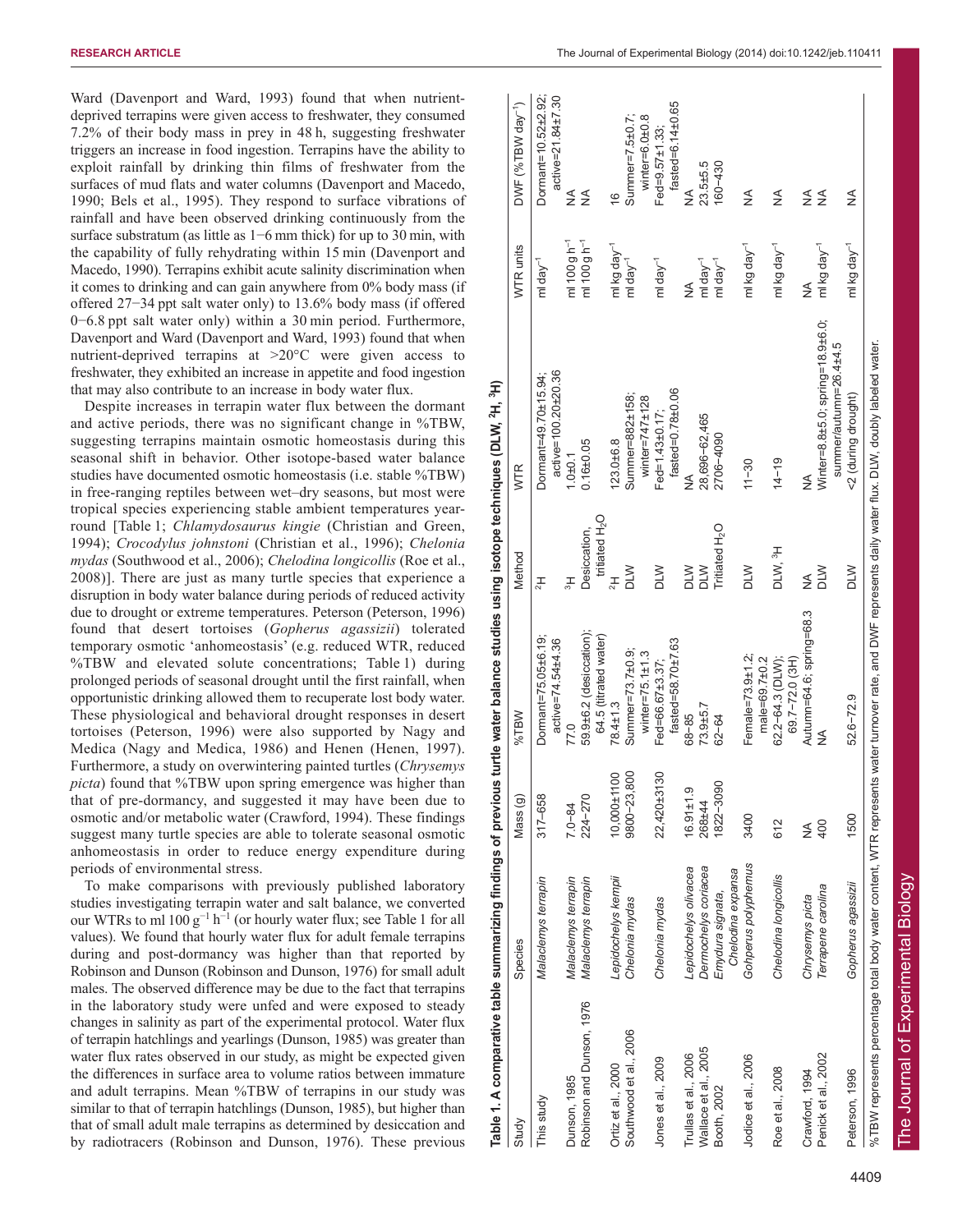laboratory experiments address the underlying anatomical and physiological mechanisms that play important roles in terrapin osmoregulation; however, the conditions to which terrapins were exposed in these studies were not entirely representative of natural environmental conditions in the salt marsh, thus complicating comparisons with our field-based experiments.

Finally, when we consider our results in light of strategies employed by other aquatic turtles, we notice that the estuarine terrapin represents an intermediate form between freshwater and seawater. The [<sup>2</sup>H]deuterium washout rates and DWF for active terrapins were high when compared with those of active marine turtles, such as the Kemp's ridley turtle (*Lepidochelys kempii*) and green turtle (*Chelonia mydas*; Table 1) (Ortiz et al., 2000; Southwood et al., 2006; Jones et al., 2009); however, WTR and DWF of active terrapins were substantially lower than those of freshwater turtles, *Emydura signata* and *Chelodina expansa* (Table 1) (Booth, 2002). %TBW of terrapins in our study fell within the range of other studies on the water balance and energetics of marine, freshwater and terrestrial chelonians (Table 1). It must be noted, however, that, unlike most of these studies that used doubly labeled water (DLW,  $^{18}$ O and  $^{2}$ H) to determine %TBW, we used only  $[^{2}H]$ deuterium and thus we acknowledge the tendency for  $N_{d}$ (dilution space established by hydrogen isotope only) to overestimate TBW by ~3−5% due to hydrogen isotopic exchange with bodily compounds other than water (Speakman, 1997; Bowen and Iversen, 1998; Król and Speakman, 1999).

Our study is the first of its kind to use the stable isotope [<sup>2</sup>H]deuterium to explore seasonal changes in water balance of terrapins in their dynamic estuarine environment. The number of studies using stable isotope techniques (e.g.  ${}^{2}H$ ,  ${}^{3}H$ , DLW) to investigate water relations and energetics of free-ranging animals has increased remarkably, providing valuable insight into body fluid dynamics and water budgets and of animals under natural conditions (Jones et al., 2009). Establishing proper protocols for isotope studies conducted with aquatic ectothermic vertebrates is difficult because of the high water turnover rates (Booth, 2002) and the pronounced seasonal changes in behavior and physiology they undergo (Jodice et al., 2006). Our study has established the first field-based labeled water protocols for diamondback terrapins and helped to provide a better understanding of the terrapin's ability to exploit dynamic and high salinity environments via behavioral and physiological adjustments. Similar to recent studies on sea snake osmoregulation (Brischoux et al., 2012; Brischoux et al., 2013), the continued study of diamondback terrapin salt and water balance may strengthen our knowledge of their eco-geography and may offer unique and valuable insights into their geographic range and the evolutionary steps that led to an invasion of salt water environments by freshwater chelonians.

# MATERIALS AND METHODS

This research was approved by the University of North Carolina Wilmington IACUC committee (protocol no. A1011-006) and North Carolina Wildlife Resources Commission (Endangered Species Permit no. NC – 2011 ES 235) and the North Carolina National Estuarine Research Reserve (no. 11-2011).

#### Study site

We maintained terrapins in an enclosure that encompassed typical terrapin habitat and allowed terrapins to experience natural environmental shifts. The enclosure was constructed of PVC pipes (2.54 cm diameter×3 m length) and plastic fencing material [Mid-Grade Diamond Mesh Safety Fence, tensile strength: machine direction (MD): 160 lb  $ft^{-1}$ , tensile direction (TD): 100 lb ft<sup>−</sup><sup>1</sup> , mesh size: 2 mm2 , Jackson Safety Brand, Fenton, MO, USA] and encompassed an area of  $\sim$ 450 m<sup>2</sup> (30×15×2.2–4 m in height) in Byron's Creek on the landward side of Masonboro Island National Estuarine Research Reserve (NERR, 34°08′08″N, 77°50′57″W, Fig. 1). Water moved freely through the fencing material with the falling and rising of the tide. This site was chosen because it included high marsh with *Salicornia* species, *Juncus roemerianus*, and prey species *Uca pugnax* and *Littorina littorea*, low marsh with *Spartina alterniflora* and oyster beds, and creek channel where water is  $\sim$ 2 m at spring tides. Furthermore, regular observations of terrapins swimming in Byron's Creek by NERR scientists indicated that it was a suitable habitat for a controlled field study of terrapins.

In nearby tidal creeks and coves, we used large >100 m gillnets and seines with a mesh size of 3.2 cm to collect 10 female terrapins (300–700 g), which were relocated to the enclosure. Terrapin collection sites were within 5 km of the enclosure site. Terrapins were sexed, aged, measured and given a unique 3-letter code notched into the marginal scutes, following processing protocols outlined by Dorcas et al. (Dorcas et al., 2007). Temperature data loggers (5.9×17.4 mm, 3.12 g; iButton DS1922L-F51, Dallas Semiconductor, Dallas, TX, USA) were attached to the anterior carapace using quick-setting marine grade epoxy putty (Loctite®, Henkel Corporation, Cary, NC, USA) and coated in two layers of protective, waterproof plastic (Plasti Dip International, Blaine, MN, USA). The data loggers were programmed to record temperature every 30 min with a resolution of 0.2°C and an accuracy of 0.5°C. Previous studies have found carapace temperatures to be strong indicators of body temperature in small to medium sized turtles (Grayson and Dorcas, 2004), such as the terrapins used in this study. Radio transmitters (20×10 mm, 6–9.6 g; model PD-2, Holohil Systems Ltd, Carp, ON, Canada) were secured to the anterior carapace opposite the data logger with quick-setting epoxy putty so that terrapins could be relocated within the enclosure. The combined mass of the radio transmitters, temperature data loggers and epoxy was  $\leq 5\%$  of terrapin mass.

Terrapins were released into the enclosure on 22 September 2011, and were located via radio telemetry on a monthly basis from 6 November 2011 to 5 April 2012 for a series of studies on overwintering physiology (see Harden, 2013). Terrapins were released in late April and early May 2012 to return to their original capture locations.

Environmental data were obtained from a National Oceanic and Atmospheric Administration (NOAA), Office of Ocean and Coastal Resource Management, National Estuarine Research Reserve System-wide Monitoring Program station located 2 km from our Byron's Creek terrapin enclosure. Salinity data from this monitoring station were collected at 30 min intervals by a YSI 6600EDS data sonde (YSI Inc., Yellow Springs, OH, USA) and total rainfall (mm) was also recorded at 30 min intervals collected by a tipping bucket rain gauge [Campbell Scientific, Inc., Logan, UT, USA; Model no. TE525, rainfall per tip: 0.01 in (0.254 mm)] mounted on the monitoring station. We also measured salinity with a saltwater conductivity logger (HOBO® U24-002, Onset Computer Corporation, Bourne, MA, USA) located within the terrapin enclosure, but because of equipment malfunction, these measurements were not recorded consistently throughout the duration of the study; thus, the NOAA monitoring station data were used for analyses. We were confident with this substitution in data because long-term salinity measurements from NOAA monitoring station and from the enclosure conductivity logger were significantly correlated (*r*=0.527, *P*<0.001) and these tidal creeks are well-mixed estuarine systems.

#### Field isotope methods

Previous studies in south eastern North Carolina have documented terrapins overwintering buried in the intertidal mud until late March–early April, at which point they are noticeably more active at the mud and water surface (Southwood Williard and Harden, 2011; Harden and Williard, 2012). Based on these findings and our own observations using radio telemetry within the enclosure, we designated 15–29 March as the time period when terrapins were dormant and 29 March to 5 April as the time period when terrapins were active (see Results for more details). The stable isotope [<sup>2</sup>H] deuterium was used to determine %TBW and WTR of terrapins during the dormant and active periods following previously outlined techniques (Speakman, 1997; Jones et al., 2009). More specifically, we used the two-sample technique that measures isotope decay over time  $(k_d)$  from the first to the last isotope determination, and the plateau method to measure isotope dilution space  $(N_d)$ , from which we calculated %TBW and WTR [ml day<sup>-1</sup>; see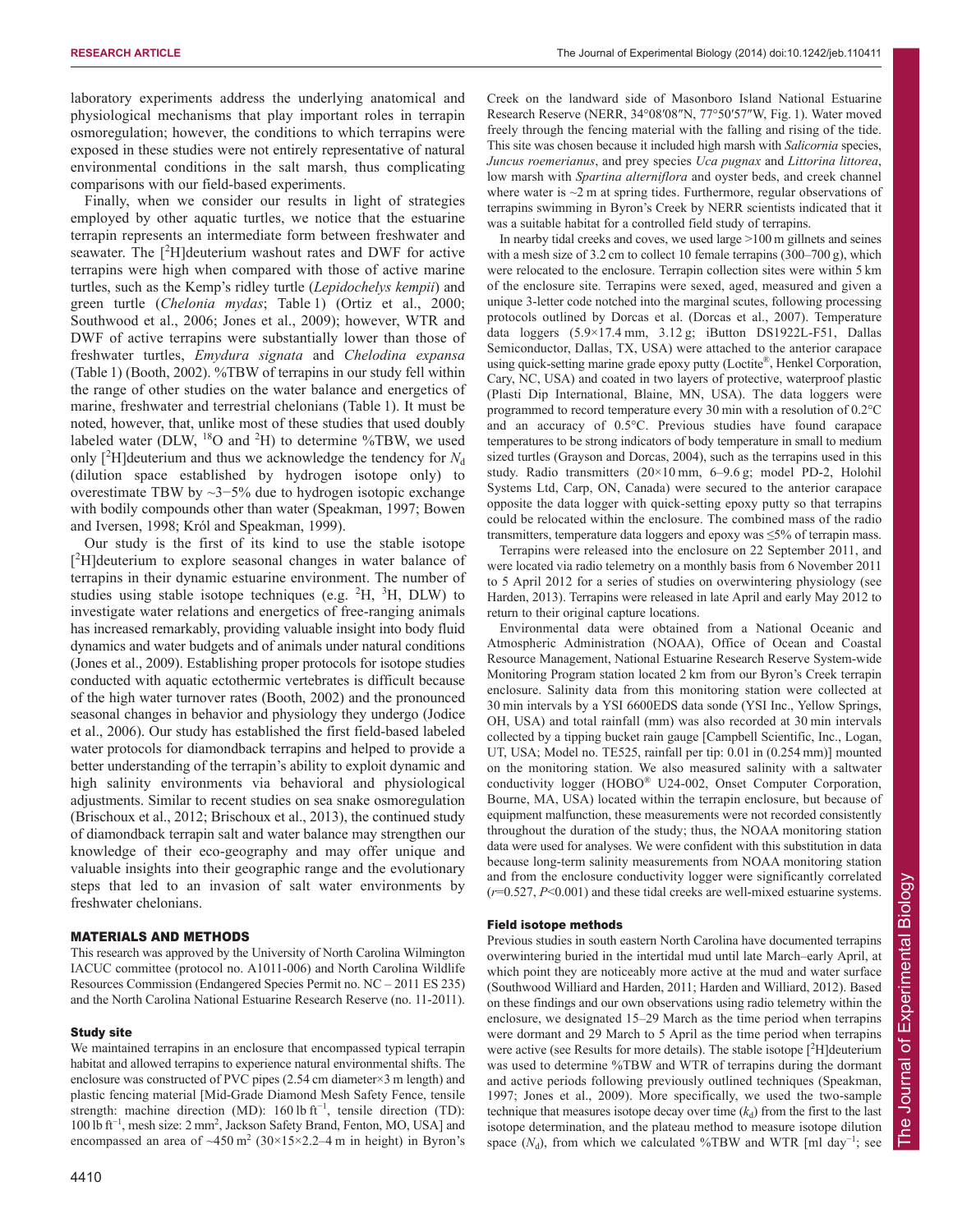Appendix for equations, derived from previous studies (Speakman, 1997; Jones et al., 2009)].

To determine the background enrichment of  $[^2H]$ deuterium  $(E_{\text{wat}})$  in terrapin body water during dormancy, terrapins were collected for pre- [<sup>2</sup>H]deuterium enrichment blood sampling (*N*=10). Collection occurred on 15 March 2012 during low tide, when we had access to buried dormant terrapins (Harden, 2013). We obtained a 1−3 ml blood sample from the subcarapacial vein using heparinized vacuum tubes and a 21 gauge needle (Vacutainer, BD, Franklin Lakes, NJ, USA) within 5 min of terrapin disturbance. Each blood sample was immediately placed on ice, and subsequently transferred to a 2 ml microtube and centrifuged for 5 min at 7000 rpm using a portable microcentrifuge (Zipspin, LW Scientific, Lawrenceville, GA, USA). A 0.5 ml plasma sample was then removed and placed in a 0.5 ml Safe-Lock Tube (Eppendorf, Hamburg, Germany) and wrapped in plastic paraffin film (Parafilm® M Laboratory Film, Pechiney Plastic Packaging, Inc., Chicago, IL, USA) to limit gas exchange between the sample and environment. All plasma samples were immediately stored on ice and transferred to a −80°C freezer at the University of North Carolina Wilmington within 8 h.

Within 1 h of background blood sampling, all terrapins were weighed using a battery-powered top-loading balance (Ohaus® Model SP402 Scout PRO™ Portable Balance 4000 g capacity, 0.01 g readability, Parsippany, NJ, USA). Enriched [<sup>2</sup>H]deuterium (82.1 atom%; Isotec, Inc., Miamisburg, OH, US; verified by Metabolic Solutions, Nashua, NH, USA) was injected into the coelomic cavity with a pre-weighed 25 gauge needle and 1 ml syringe (BD). The amount of injectate (0.28–0.48 g, based on terrapin mass) was estimated by assuming a high washout slope of 0.5 and a TBW of 65% (Jones et al., 2009), and aiming for a final [<sup>2</sup> H]deuterium enrichment of ≥100 ppm above that of *E*wat values (see supplementary material Table S1 for injectate details). The exact dose of  $[^2H]$ deuterium injected into each turtle was determined by measuring the mass of the injectate syringe and needle before and after injection using a digital scale with draft shield and accuracy to four decimal places (Mettler-Toledo AB 304-S/FACT Analytical Balance Scale, 320 g capacity, 0.1 mg readability, Mettler-Toledo, LLC, Columbus, OH, USA).

Following the [<sup>2</sup>H] deuterium injection, terrapins were kept in two large dry plastic containers at the field enclosure site for 6 h to permit [<sup>2</sup>H]deuterium to come into equilibrium with body water. Terrapins experienced ambient temperatures of 20–24°C during the equilibration period. Equilibrium is reached when the TBW, as calculated from the [<sup>2</sup>H]deuterium isotope dilution space  $(N_d)$ , is equal to 60–80% of body mass (Minnich, 1982; Crawford, 1994; Roe et al., 2008), or when the [<sup>2</sup>H]deuterium enrichment values reach their maximum, plateau, and start to decline over time (see supplementary material Table S1 for details). Previous studies on larger turtles have demonstrated an equilibrium time of anywhere from 2.5 to 5 h for eastern long-necked turtles (*Chelodina longicollis*, 440–634 g) at 22–26 °C (Roe et al., 2008), and  $\sim$ 5 h at 24.1 °C for green turtles [*Chelonia mydas*, 19−25 kg (Jones et al., 2009)]. Based on these studies, we chose a 2−6 h time frame for equilibration. A 0.5 ml blood sample was collected from a subset of four terrapins at 2.5, 4 and 6 h in order to confirm the  $[^2H]$ deuterium equilibration curve for terrapins. We collected a 0.5 ml equilibration blood sample from all remaining terrapins at 6 h (*E*mix), as this was deemed a conservative amount of time for equilibrium to occur. All plasma samples were prepared and sealed in the same manner as background samples. Upon completion of the equilibrium period, terrapins were released into the enclosure.

After 2 weeks (13.9 days) in the salt marsh enclosure, terrapins (*N*=10) were relocated and  $0.5$  ml blood samples  $(E_{wat})$  were taken within 5 min. Terrapins were then weighed, given a second injection of  $[^2H]$ deuterium (0.29–0.46 g) for determination of  $N_d$ , and placed in dry plastic containers for the <sup>2</sup> H equilibration period. Based on the 2−6 h time series of blood samples  $(N=4)$  on 15 March,  $[^{2}H]$ deuterium equilibration with terrapin body water occurred by 2.5 h post-[<sup>2</sup>H]deuterium injection for three of the terrapins and by 4.5 h for the fourth terrapin. Therefore, in order to limit the amount of time turtles spent outside of their habitat, we used 4 h as our equilibration time for the 29 March  ${}^{2}H$  re-boost (supplementary material Table S1). Terrapins experienced ambient temperatures of 19–31°C while in the dry container. At the end of the 4 h equilibration period, a 0.5 ml blood

sample was taken for determination of  $E_{\text{mix}}$  [<sup>2</sup>H] deuterium levels and terrapins were released in the enclosure. After a third week in the enclosure, terrapins were relocated and a final 1−3 ml blood sample was taken (*N*=9) within 5 min of capture. All blood samples were prepared and sealed for [<sup>2</sup>H]deuterium enrichment determination in the same manner as previously described.

## Lab isotope methods

Deuterium levels in terrapin plasma samples were determined using an isotope ratio mass spectrometer (IRMS, Delta V plus, Thermo Fisher Scientific, Waltham, MA, USA) with gas bench interface (ThermoFinnigan GasBench II, Thermo Fisher Scientific Inc.) at the University of North Carolina Wilmington Center for Marine Science. Specifically, 100−300 μl of sample was pipetted into an exetainer (Labco International Inc., Houston, TX, USA) with a platinum catalyst (Thermo Fisher Scientific Inc.). Exetainers were capped and flushed for 10 min with compressed gas (2% hydrogen + helium) and then samples were incubated for >40 min. The deuterium concentration of body water is measured by  $H_2-H_2O$  (as water vapor, equilibrated to the headspace) exchange in the presence of a platinum catalyst, where there is isotopic exchange between the deuterated water and pure  $H<sub>2</sub>$  gas. Nine injections per sample were averaged to determine [2 H]deuterium (see 'Data analysis', below). All samples were analyzed at 25°C.

Enrichment of terrapin plasma samples exceeded the linear range of the IRMS instrument. In order to accurately determine enrichment, we diluted 99.9 atom% [2 H]deuterium oxide (Sigma-Aldrich Co., St Louis, MO, USA) with Evian spring water (−74‰) (Bowen et al., 2005). Dilution water was homogenized and analyzed against two USGS standards (USGS W-64444 and W-67400, −399.1‰ and 1.25‰, respectively; Reston Stable Isotope Laboratory, USGS, Reston, VA, USA) to confirm the delta value. Dilution 'references' were then created by combining Evian water and 99.9 atom% [ 2 H]deuterium oxide (435.51±2.8‰, 1180.58±9.2‰, 3919.84±17.9‰ and 12,849.65±23.9‰) to create a range of references for sample measurement. All blood samples fell within this dilution series (between −138.26±1.56‰ and 9829.61±4.35‰).

## Data analysis

Delta values (‰) for all samples were determined using Isodat software (Thermo Fisher Scientific Inc.; s.d. <4‰). We used the following calibration curve:  $y=4.2393x+3140.7$  ( $R^2=0.9919$ ) generated from our two standards and four dilutions (see 'Lab isotope methods', above) to calculate our corrected delta values for our terrapin plasma samples. These delta values were then converted to ppm using the following equation: ppm <sup>2</sup>H=1,000,000/[1+(1/{[(δ<sup>2</sup>H/1000)+1]×0.00015576})], where δ<sup>2</sup>H is the per million [<sup>2</sup>H]deuterium with respect to the International reference, Vienna Standard Mean Ocean Water (VSMOW), and the factor 0.00015576 is the accepted <sup>2</sup>H/<sup>1</sup>H ratio of VSMOW.

## Statistical analysis

We used Spearman's rank-order correlation coefficient to examine the relationship between terrapin mass (measured on 15 and 29 March 2012) and our isotope variable of interest (%TBW, WTR and DWF). Strong (Spearman's  $\rho > 0.5$ ) and significant ( $\alpha = 0.05$  level) correlations were considered adequate to use mass as a covariate in the analysis of covariance (ANCOVA) model for a given isotope variable. As a result, we used mass as a covariate in the ANCOVA models testing for differences in WTR and DWF between dormant and active terrapins, and a Student's *t*-test to test for differences in %TBW. In all statistical analyses, α was set to 0.05. All statistical analyses were done in R statistical software program (R Core Team, 2013) and all values are given as means  $\pm$  1 s.d.

## APPENDIX

We used the following equations from chapter 17 of Speakman (Speakman, 1997) to calculate [<sup>2</sup> H]deuterium turnover (washout) rate *k*d:

$$
k_{\rm d} = \frac{\log_e \left( E_{\rm peak} - E_{\rm background} \right) - \log_e \left( E_{\rm final} - E_{\rm background} \right)}{\text{No. of days}}, \quad \text{(A1)}
$$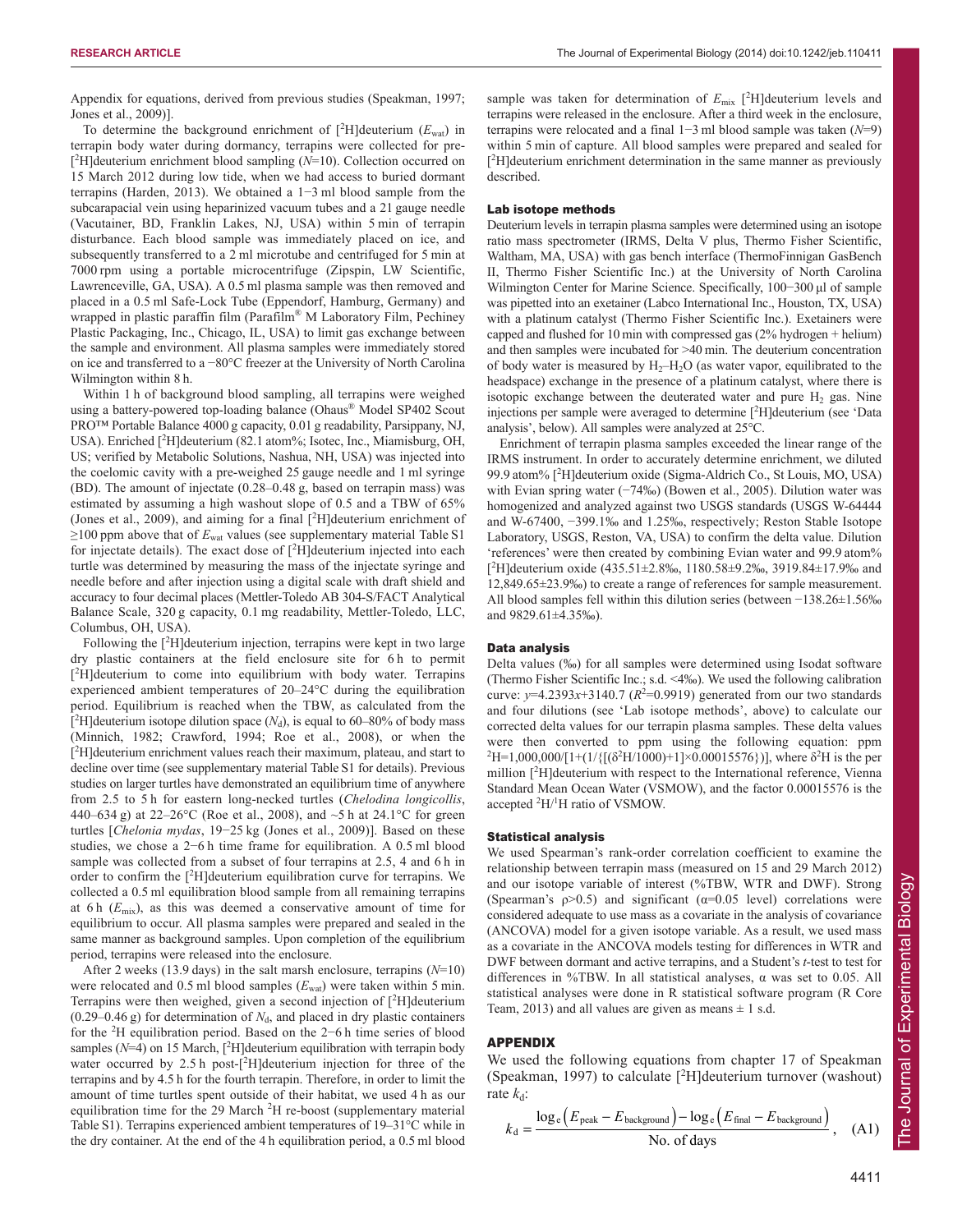where *E*peak, *E*background and *E*final are the peak, background and final [<sup>2</sup>H]deuterium enrichment level; dilution space N<sub>d</sub>:

$$
N_{\rm d} = \left(\frac{\text{Mol}_{\rm inj} \times (E_{\rm peak} - E_{\rm inj})}{E_{\rm background} - E_{\rm peak}}\right) \times \text{Molmass}_{\rm inj} ,\qquad (A2)
$$

where  $N_d$  is in g, Mol<sub>inj</sub> is the number of moles of deuterium injected,  $E_{\text{inj}}$  is the injectate enrichment in Atom% and Molmass<sub>inj</sub> is the molecular mass of injectate; %TBW:

$$
\text{TBW\%} = \left(\frac{N_d}{M}\right) \times 100\,,\tag{A3}
$$

where *M* is mass; WTR:

$$
WTR = N_d \times k_d , \qquad (A4)
$$

where WTR is in ml day<sup>-1</sup>; and DWF:

$$
DWF = \%TBW \times k_d , \qquad (A5)
$$

where DWF is given as %TBW day<sup>-1</sup>.

#### **Acknowledgements**

We thank Hope Sutton, Stewardship Coordinator and Southern Sites Manager at North Carolina National Estuarine Research Reserve, for her assistance in project logistics (e.g. permitting, transportation, enclosure construction, volunteer coordination). We thank University of North Carolina Wilmington (UNCW) students Brent Dober, Stephanie Chavez, Phillip Turner, Kenneth Kelly and Jimmy Moore for all of their help in building and removing the enclosure and assisting with data collection. We thank UNCW professor Chad Lane for assistance with the Isotope Ratio Mass Spectrometer and with isotope analysis. We thank fisherman Jeff Wolfe for assistance in collecting terrapins. Finally, we thank UNCW Center for Marine Science facility staff for all of their help with equipment storage and shortterm animal care.

#### **Competing interests**

The authors declare no competing financial interests.

#### **Author contributions**

L.A.H. and A.S.W. conceived and designed the study, with extensive input from T.T.J. L.A.H. and A.S.W. collected the data, K.A.D. assisted L.A.H. in data analysis and interpretation. L.A.H. and A.S.W. wrote the manuscript with edits from T.T.J. and minor edits from K.A.D.

#### **Funding**

Funding was provided to L.A.H. by the North Carolina Herpetological Society and to A.S.W. by the University of North Carolina Wilmington Cahill Award. L.A.H. was supported by a National Science Foundation Graduate Research Fellowship during this study.

#### **Supplementary material**

Supplementary material available online at http://jeb.biologists.org/lookup/suppl/doi:10.1242/jeb.110411/-/DC1

#### **References**

- **Akins, C. D., Ruder, C. D., Price, S. J., Harden, L. A., Gibbons, J. W. and Dorcas, M. E.** (2014). Factors affecting temperature variation and habitat use in free-ranging diamondback terrapins. *J. Therm. Biol.* **44**, 63-69.
- **Bels, V. L., Davenport, J. and Renous, S.** (1995). Drinking and water explusion in the diamondback turtle *Malaclemys terrapin*. *J. Zool. (Lond.)* **236**, 483-497.
- **Bentley, P. J., Bretz, W. L. and Schmidt-Nielsen, K.** (1967). Osmoregulation in the diamondback terrapin, *Malaclemys terrapin centrata*. *J. Exp. Biol.* **46**, 161-167.
- **Booth, D. T.** (2002). The doubly-labeled water technique is impractical for measurement of field metabolic rate in freshwater turtles. *Herpetol. Rev.* **33**, 105- 107.
- **Bowen, W. D. and Iverson, S. J.** (1998). Estimation of total body water in pinnipeds using hydrogen-isotope dilution. *Physiol. Zool.* **71**, 329-332.
- **Bowen, G. J., Winter, D. A., Spero, H. J., Zierenberg, R. A., Reeder, M. D., Cerling, T. E. and Ehleringer, J. R.** (2005). Stable hydrogen and oxygen isotope ratios of bottled waters of the world. *Rapid Commun. Mass Spectrom.* **19**, 3442-3450.
- **Brischoux, F., Tingley, R., Shine, R. and Lillywhite, H. B.** (2012). Salinity influences the distribution of marine snakes: implications for evolutionary transitions to marine life. *Ecography* **35**, 994-1003.
- **Brischoux, F., Briand, M. J., Billy, G. and Bonnet, X.** (2013). Variations of natremia in sea kraits (*Laticauda* spp.) kept in seawater and fresh water. *Comp. Biochem. Physiol.* **166A**, 333-337.
- **Butler, J. A.** (2002). *Population ecology, home range, and seasonal movements of the Carolina diamondback terrapin, Malaclemys terrapin centrata, in Northeastern Florida.* Final Report. Florida Fish and Wildlife Conservation Commission: Tallahassee, FL.
- **Christian, K. and Green, B.** (1994). Seasonal energetics and water turnover of the frillneck lizard, *Chlamydosaurus kingii*, in the wet-dry tropics of Australia. *Herpetologica* **50**, 274-281.
- **Christian, K., Green, B. and Kennett, R.** (1996). Some physiological consequences of estivation by freshwater crocodiles, *Crocodylus johnstoni*. *J. Herpetol.* **30**, 1-9.
- **Clusella Trullas, S., Spotila, J. R. and Paladino, F. V.** (2006). Energetics during hatchling dispersal of the olive ridley turtle *Lepidochelys olivacea* using doubly labeled water. *Physiol. Biochem. Zool.* **79**, 389-399.
- **Cowan, F. B. M.** (1981). Effects of salt loading on the salt gland function in the euryhaline turtle, *Malaclemys terrapin*. *J. Comp. Physiol.* **145**, 101-108.
- **Crawford, K. M.** (1994). Patterns of energy substrate utilization in overwintering painted turtles, *Chrysemys picta*. *Comp. Biochem. Physiol.* **109A**, 495-502.
- **Davenport, J. and Macedo, E. A.** (1990). Behavioural osmotic control in the euryhaline diamondback terrapin *Malaclemys terrapin*: responses to low salinity and rainfall. *J. Zool. (Lond.)* **220**, 487-496.
- **Davenport, J. and Magill, S. H.** (1996). Thermoregulation or osmotic control? Some preliminary observations on the function of emersion in the diamondback terrapin *Malaclemys terrapin* (Latreille). *Herpetol. J.* **6**, 26-29.
- **Davenport, J. and Ward, J. F.** (1993). The effects of salinity and temperature on appetite in the diamondback terrapin, *Malaclemys terrapin* (Latreille). *Herpetol. J.* **3**, 95-98.
- **Dessauer, H. C.** (1970). Blood chemistry of reptiles: physiological and evolutionary aspects. In *Biology of the Reptilia*: *Morphology*, Vol. 3 (ed. C. Gans and T. S. Parsons), pp. 1-72. New York, NY: Academic Press.
- **Dorcas M. E., Willson J. D. and Gibbons J. W.** (2007). Crab trapping causes population decline and demographic changes in diamondback terrapins over two decades. *Biol. Conserv.* **137**, 334-340.
- **Dunson, W. A.** (1970). Some aspects of electrolyte and water balance in three estuarine reptiles, the diamondback terrapin, American and "salt water" crocodiles. *Comp. Biochem. Physiol.* **32**, 161-174.
- **Dunson, W. A.** (1980). The relation of sodium and water balance to survival in sea water of estuarine and freshwater races of the snakes *Nerodia fasciata*, N. sipedon and N. valida. *Copeia* **1980**, 268-280.
- **Dunson, W. A.** (1985). Effects of water salinity and food salt content on growth and sodium efflux of hatchling diamondback terrapins. *Physiol. Zool.* **58**, 736-747.
- **Dunson, W. A.** (1986). Estuarine populations of the snapping turtle (Chelydra) as a model for the evolution of marine adaptations in reptiles. *Copeia* **1986**, 741-756.
- **Dunson, W. A. and Seidel, M. E.** (1986). Salinity tolerance of estuarine and insular emydid turtles (*Pseudemys nelson* and *Trachemys decussata*). *J. Herpetol.* **20**, 237- 245.
- **Ellis, T. M.** (1981). Tolerance of sea water by the American crocodile, *Crocodylus acutus*. *J. Herpetol.* **15**, 187-192.
- **Emerson, D. N.** (1967). Preliminary study on seasonal liver lipids and glycogen, and blood sugar levels in the turtle *Graptemys pseudogeographica* (Gray) from South Dakota. *Herpetologica* **23**, 68-70.
- **Ernst, C. H., Lovich, J. E. and Barbour, R. W.** (1994). *Turtles of the United States and Canada*. Washington, DC: Smithsonian Institute Press.
- **Evans, D. H.** (2009)*. Osmotic and Ionic Regulation: Cells and Animals*. Boca Raton, FL: CRC Press.
- **Gilles-Baillien, M.** (1973). Hibernation and osmoregulation in the diamondback terrapin *Malaclemys centrata centrata* (Latreille). *J. Exp. Biol.* **59**, 45-51.
- **Grayson, K. L. and Dorcas, M. E.** (2004). Seasonal temperature variation in the painted turtle (*Chrysemys picta*). *Herpetologica* **60**, 325-336.
- **Haramis, G. M., Henry, P. P. F. and Day, D. D.** (2011). Using scrape fishing to document terrapins in hibernacula in Chesapeake Bay. *Herpetological Review* **42**, 170-177.
- Harden, L. A. (2013). Seasonal variation in ecology and physiology of diamondback terrapins (*Malaclemys terrapin*) in North Carolina*.* PhD dissertation, University of North Carolina Wilmington, NC, USA.
- **Harden, L. A. and Williard, A. S.** (2012). Using spatial and behavioral data to evaluate the seasonal bycatch risk of diamonback terrapins *Malaclemys terrapin* in crab pots. *Mar. Ecol. Prog. Ser.* **467**, 207-217.
- **Harden, L. A., Price, S. J. and Dorcas, M. E.** (2009). Terrestrial activity and habitat selection of eastern mud turtles (*Kinosternon subrubrum*) in a fragmented landscape: implications for habitat management of golf courses and other suburban environments. *Copeia* **2009**, 78-84.
- **Hart, K. M. and Lee, D. S.** (2006). The diamondback terrapin: the biology, ecology, cultural history, and conservation status of an obligate estuarine turtle. *Studies in Avian Biology* **32**, 206-213.
- **Henen, B. T.** (1997). Seasonal and annual energy budgets of female desert tortoises (*Gopherus aggassizii*). *Ecology* **78**, 283-296.
- **Hildebrandt, J. P.** (2001). Coping with excess salt: adaptive functions of extrarenal osmoregulatory organs in vertebrates. *Zoology* **104**, 209-220.
- **Holmes, W. N. and McBean, R. L.** (1964). Some aspects of electrolyte excretion in the green turtle, *Chelonia mydas mydas*. *J. Exp. Biol.* **41**, 81-90.
- **Jodice, P. G. R., Epperson, D. M. and Visser, G. H.** (2006). Daily energy expenditure in free-ranging gopher tortoises (*Gopherus polyphemus*). *Copeia* **2006**, 129-136.